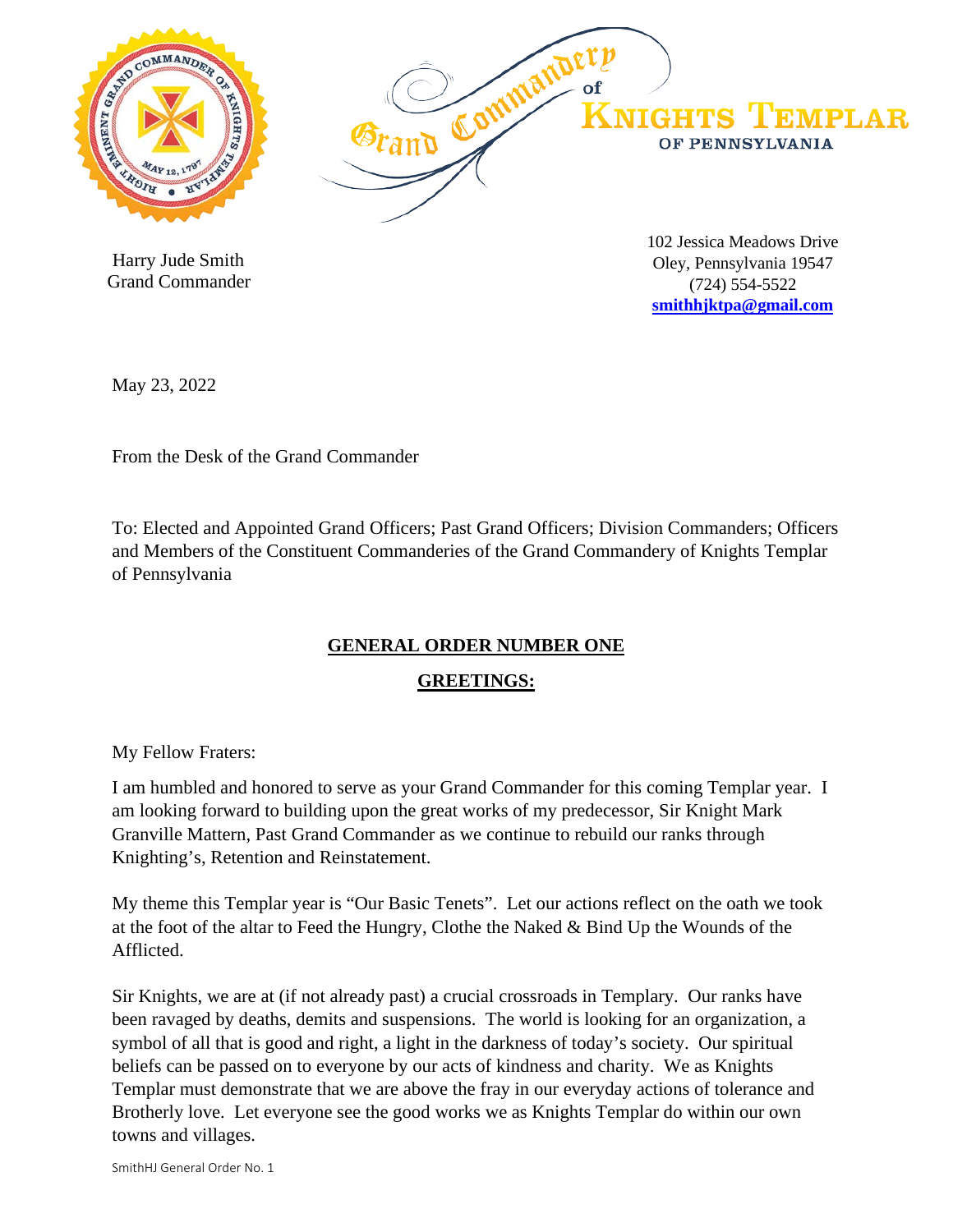Pennsylvania DeMolay is celebrating a very important milestone in 2023, that of being in Pennsylvania for 100 years. This is a truly remarkable achievement. We will be acknowledging this important achievement during my term with the purchase of a specially created challenge coin, with all proceeds going to Pennsylvania DeMolay. We must also remember to support all Masonic Youth Organizations at every opportunity. Holy Land Pilgrimage and Knights Templar Eye Foundation are very worthy charities & programs that we already support.

I am issuing a challenge to all constituent Commanderies. In the years leading up to my term as Grand Commander, I challenged the Commanderies of the Central Section to identify and support local, privately-run, food pantries, food banks or no-kill animal shelters. The animal shelters are of special significance this year as Lady Pauline and I said good-bye to our Fur-Baby Charlie who was adopted from a private animal shelter. As before, I now challenge all the constituent Commanderies of Pennsylvania to do the same. It is why I included a designation in this year's Roster Book for a specific Charity Committee Chairman. I will personally reach out to you to find out what your Commandery is doing to meet this challenge.

I am also establishing a "Change for Charlie" campaign. Pet food bowls will be set up at each Section Reception, Christmas Observance and events I attend. Please take whatever spare change you may have in your pocket or purse and place it in the bowls. Monies collected at these events will be donated to a private animal shelter in the town or area the event is held. We will also be selling Purple Paw Print pins in support of Animal Rescue with all proceeds going toward supporting local animal shelters.

Workshops will continue in each Commandery. The Division Commanders may lead the workshops. The workshop will focus on basic sword tactics, opening and closing of the Commandery, as well as what would be most beneficial for that Commandery.

The Inspection Program will continue with no changes. The following requirement for inspections will continue this year: Every Eminent Commander will be required, from memory, to recite the Fifth Libation. A General Order detailing this requirement will be issued.

Every Commandery is to perform the Rehearsal of Duties at least twice during the Templar year. This is an important part of our ritual and reminds each officer what is expected of him.

I am proud to announce the establishment of a Division Commander's Proficiency Evaluation. This program is to ensure our Division Commanders are properly representing the Grand Commandery of Pennsylvania in their travels within as well as outside of their Divisions and Sections. This evaluation will serve as the means to recognize a Division Commander as successfully completing his term of office as well as being recognized as a Past Division Commander. This program goes into effect immediately with the current as well as incoming Division Commanders as documented in the Roster Books. Details to follow in a separate General Order.

Don't forget that we still have GoToMeeting available for Section, Division, or individual Commandery group/committee meetings. Recorders need to be diligent in keeping the MMS (Masonic Membership Solutions) system updated. We must educate ourselves on how these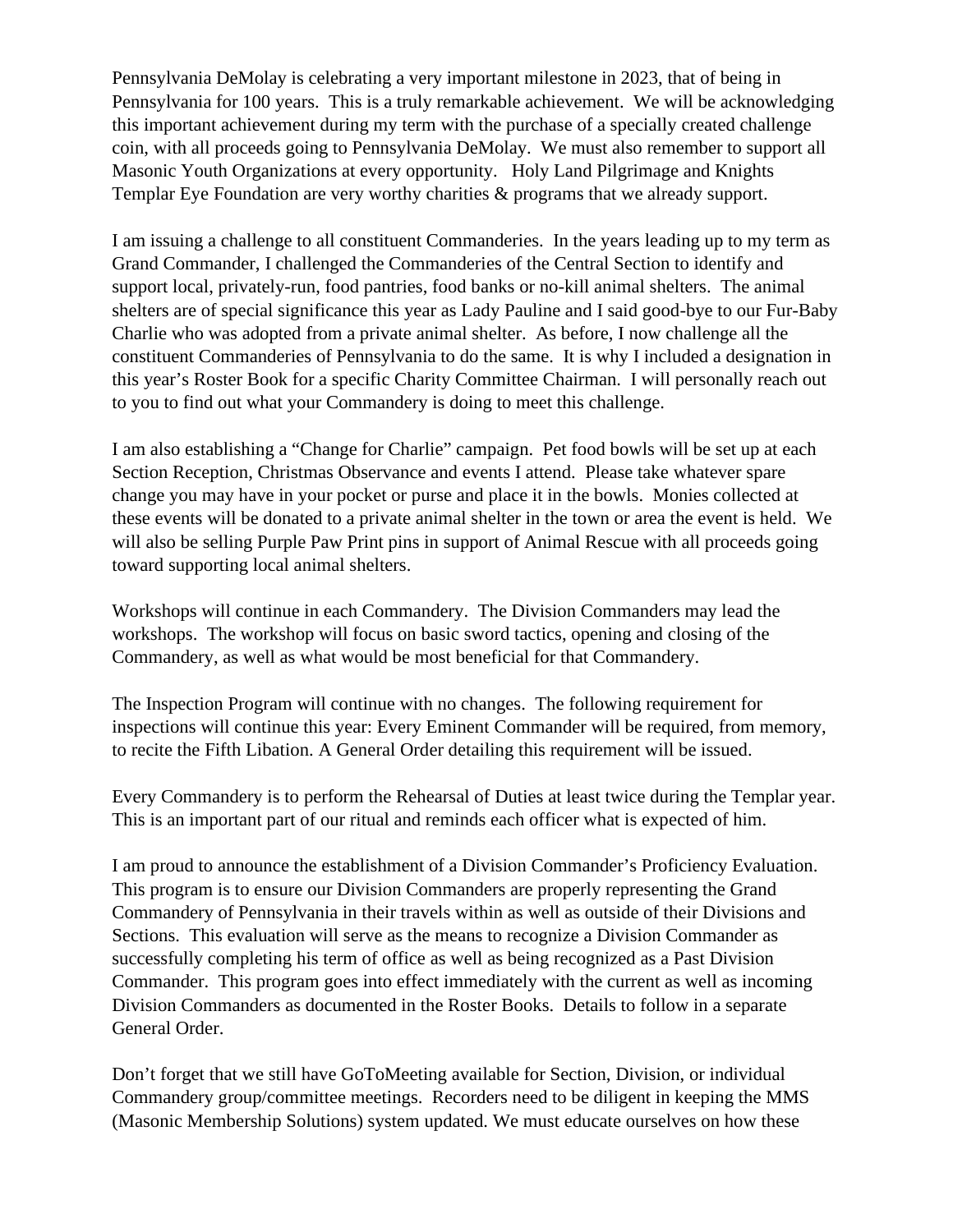tools are to be used to maximize the business functions that the Commanderies must perform each year.

Sectional/Division Receptions will be held throughout the year. The purpose of these Receptions is twofold: For the members in the Section to meet the Grand Officers, and for them to meet you. It is also an opportunity for you to meet with other Sir Knights and their families, to socialize. Please come out to meet with your fellow Fraters at one or more of these events.

Here are dates to plan for the Templar Year 2022-2023: (some are subject to change)

| Gettysburg Museum, Gettysburg     |
|-----------------------------------|
| <b>Reading Masonic Center</b>     |
| Shanksville, PA                   |
| Gettysburg                        |
| <b>Friend to Friend Memorial</b>  |
| <b>Location TBD</b>               |
| <b>Location TBD</b>               |
| Patton Campus, Elizabethtown      |
| Patton Campus, Elizabethtown      |
| Greater Pittsburgh Masonic Center |
| Alexandria, Virginia              |
| Seven Springs Resort, Champion PA |
|                                   |

All preceding parts of this General Order, to this point, are to be read in full at the next Stated Conclave of each Commandery, and the entire General Order entered in full or attached to the records. Only those portions of the Jurisdictional Assignments which pertain to your respective Section, Division, and Commandery are required to be read.

Given under my hand and seal of the Grand Commandery of Knights Templar of Pennsylvania this day, May 23, in the year of our Lord 2022, A.O. 904.

Courteously,

*Harry J. Smith*

Harry J. Smith Grand Commander

Attest: Mark G. Mattern, PGC Grand Recorder

# **JURISDICTIONAL ASSIGNMENTS Entire Jurisdiction**

Sir Knight Harry J. Smith (21) Right Eminent Grand Commander 102 Jessica Meadows Drive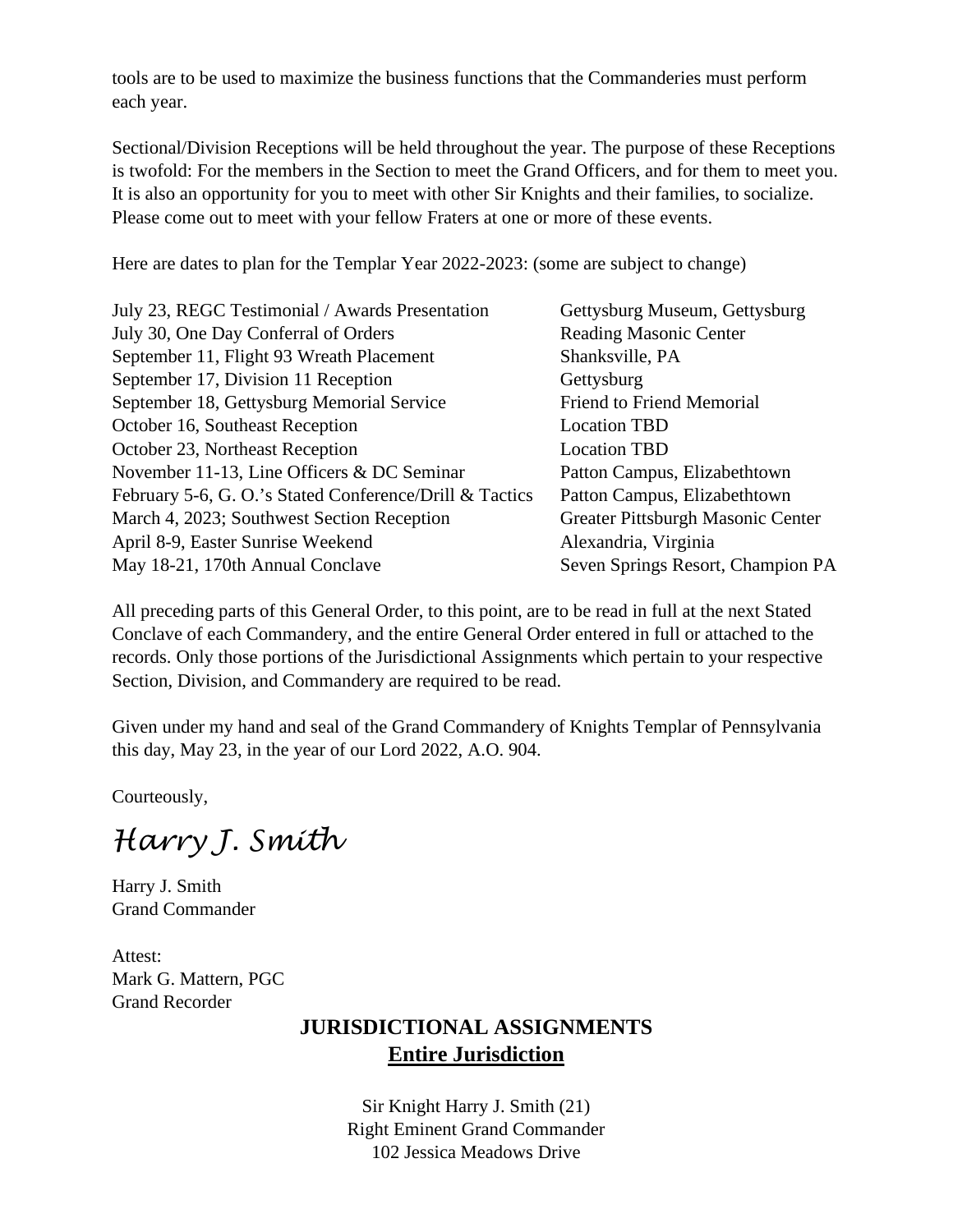Oley, PA 19547-9266 (Pauline) 724-554-5522 [smithhjktpa@gmail.com](mailto:smithhjktpa@gmail.com)

Sean M. Tomasic, PGC (1) Mark G. Mattern, PGC (24) Masonic Temple Masonic Temple 1 North Broad Street 1 North Broad Street Philadelphia, PA 19107 Philadelphia, PA 19107 215-567-5836 (Jodi) 717-649-1687 [sean.tomasic@gmail.com](mailto:sean.tomasic@gmail.com) [mgmattern@gmail.com](mailto:mgmattern@gmail.com)

### **Eminent Grand Treasurer <b>Eminent Grand Recorder**

## **Marshal of Grand Commandery**

John J. Freeh, PC (20) 2267 Washington Street Bethlehem, PA 18015-9083 (Diane) 717-360-9878 [jjfreeh@ptd.net](mailto:jjfreeh@ptd.net)

### **Eminent Grand Prelate MMS Liaison**

Rev. Preston Van Dursen, PC (13) Mark G. Mattern, PGC (24) 183 Eden View Road Masonic Temple Elizabethtown, PA 17022 1 North Broad Street 717-869-3172 Philadelphia, PA 19107 [pvandeur@icloud.com](mailto:pvandeur@icloud.com) (Jodi) 717-649-1687

[mgmattern@gmail.com](mailto:mgmattern@gmail.com)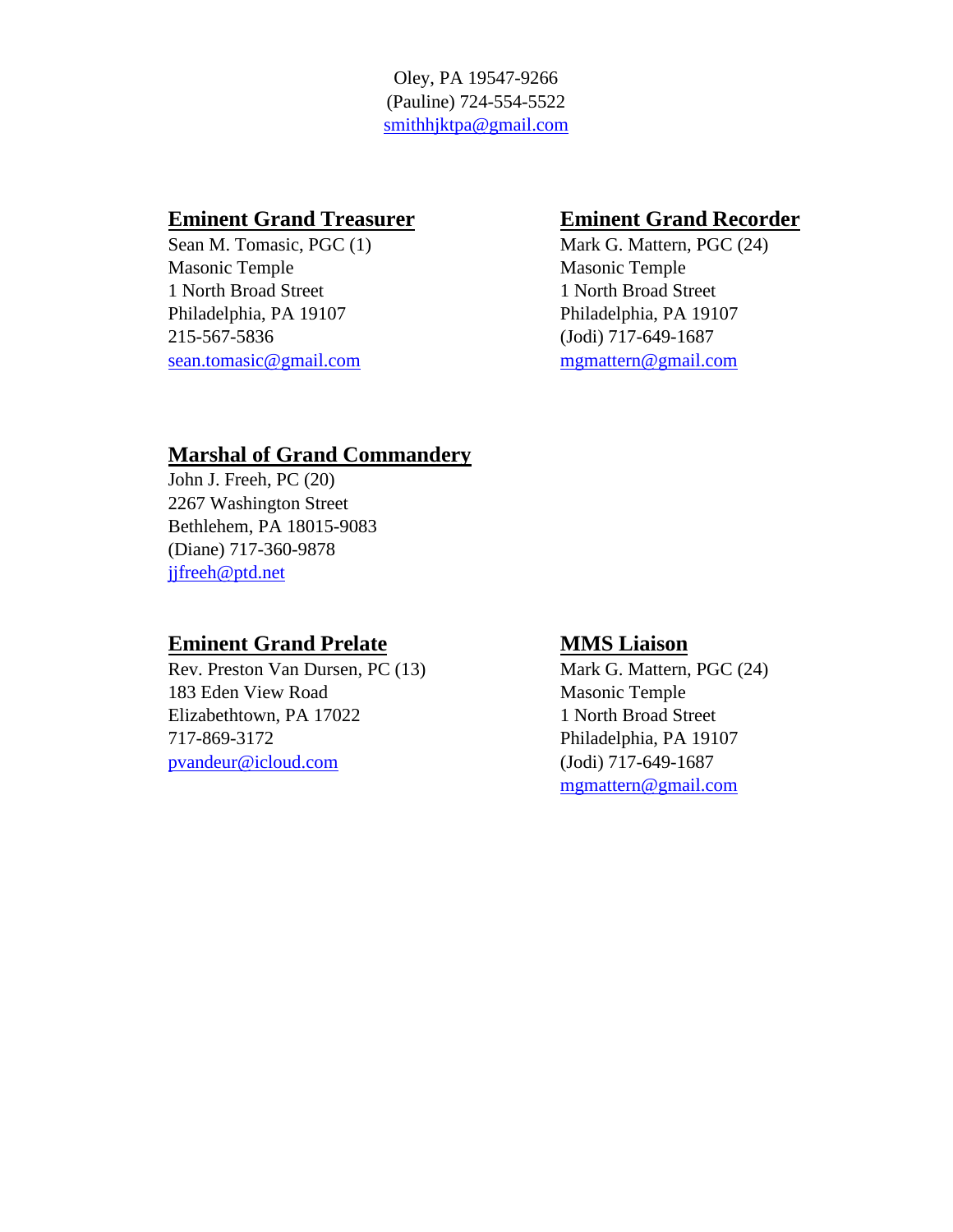### **Southeast Section**

Division 1, 3, 5 Joshua J. Nay (36) Eminent Grand Captain General 15 Flamehill Road Levittown PA, 19056-1907 (Kathy) (215) 516-9404 [josh.nay@gmail.com](mailto:josh.nay@gmail.com)

1953 Guernsey Ave Commanderies 4, 36, 54 Abington, PA 19001-3701 215-997-8167 [bburns7015@comcast.net](mailto:bburns7015@comcast.net)

4306 Coyote Ct Commanderies 71, 95, 96 Orefield, PA 18069-2108 (Susan) 484-809-5234 [hikap9@gmail.com](mailto:hikap9@gmail.com)

Tyler D. Barto, DC (13) Division Commander No. 5 106 Carol Drive Commanderies 13, 24, 55 Washington Boro, PA 17582 [tyler.barto@gmail.com](mailto:bjwags@comcast.net)

Robert W. Bunch, Jr., PC (96) Joseph P. Tolen, PDC (54) Aide to the Grand Commander Grand Sentinel 614 Wade Ave 614 Wade Ave 614 Wade Ave 614 Wade Ave 614 Wade Ave 614 Wade Ave 614 Wade Ave 614 Wade Ave 614 Wade Ave 614 Wade Ave 614 Wade Ave 614 Wade Ave 614 Wade Ave 614 Wade Ave 614 Wade Ave 614 Wade Ave 614 Wade Ave 6 Horsham, PA 19044-1507 Rockledge, PA 19046-9215 267-664-4060 (215) 901-1158 [rwbunchjr@gmail.com](mailto:rwbunchjr@gmail.com) [sktinman@gmail.com](mailto:sktinman@gmail.com)

Abram M. Shaffner, PC (24) Albert H. Eschert, C (54) Aide to the Grand Commander **Aide to the Grand Commander** 25 S. Second Street 2456 Brandon Court Lebanon, PA 17042-5412 Bensalem, PA 19020-2202 717-371-8123 (Angela) 215-609-5806 [abram.m.shaffner@verizon.net](mailto:abram.m.shaffner@verizon.net) [cobolal@gmail.com](mailto:cobolal@gmail.com)

James W. Miller, PC/Recorder (71) Grand Standard Bearer 344 North Roland Avenue

Robert J. Burns, DC (4) Division Commander No. 1

Jerome J. Phillips, DC (20) Division Commander No. 3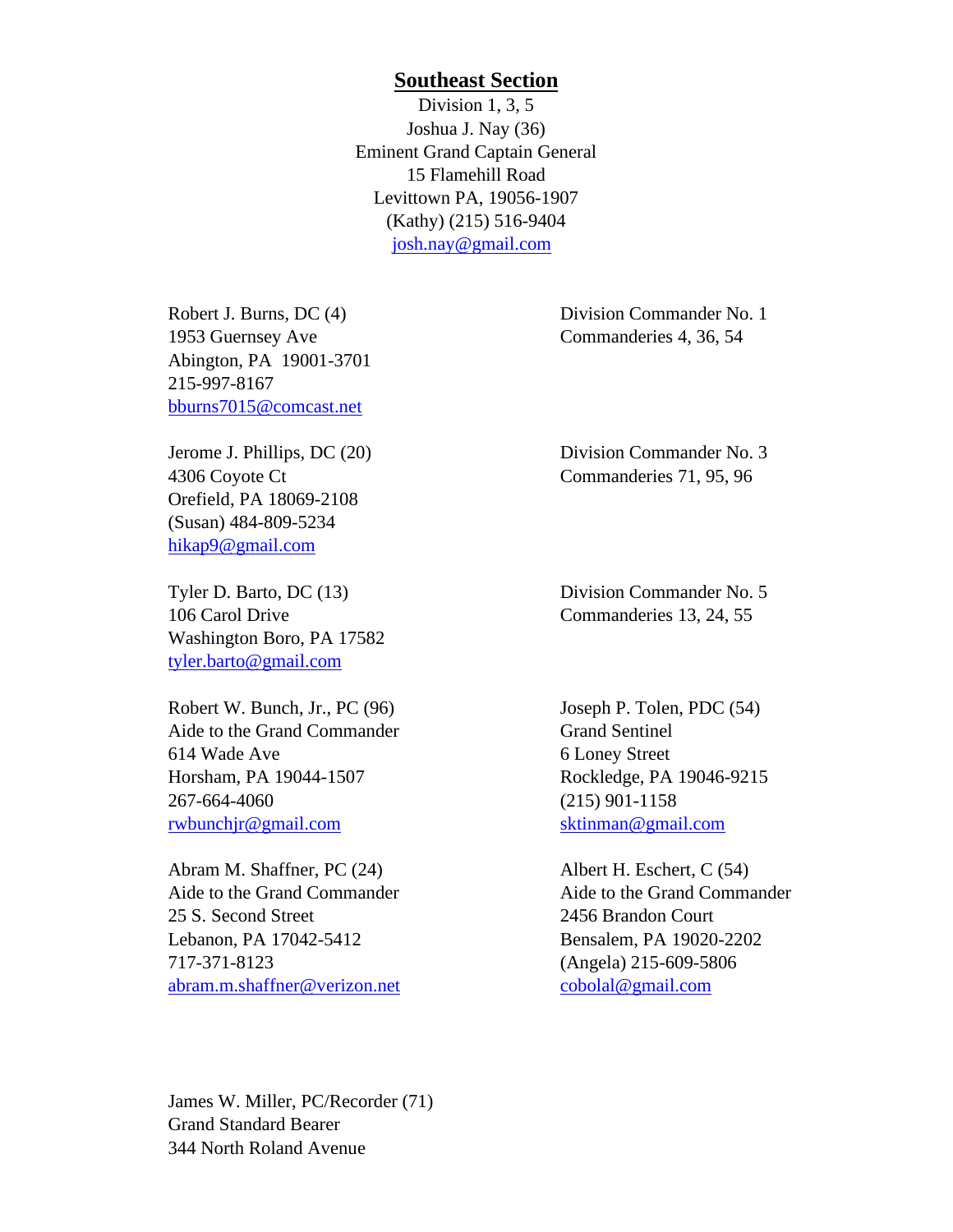Pottstown, PA 19464-4443 (Joan) 610-323-0936 [jimwmiller1958@gmail.com](mailto:jimwmiller1958@gmail.com)

### **Northeast Section**

Divisions 7, 9, 13 Thomas C. Helm (20) Very Eminent Deputy Grand Commander 4250 Elm Drive Allentown, Pa. 18103-6106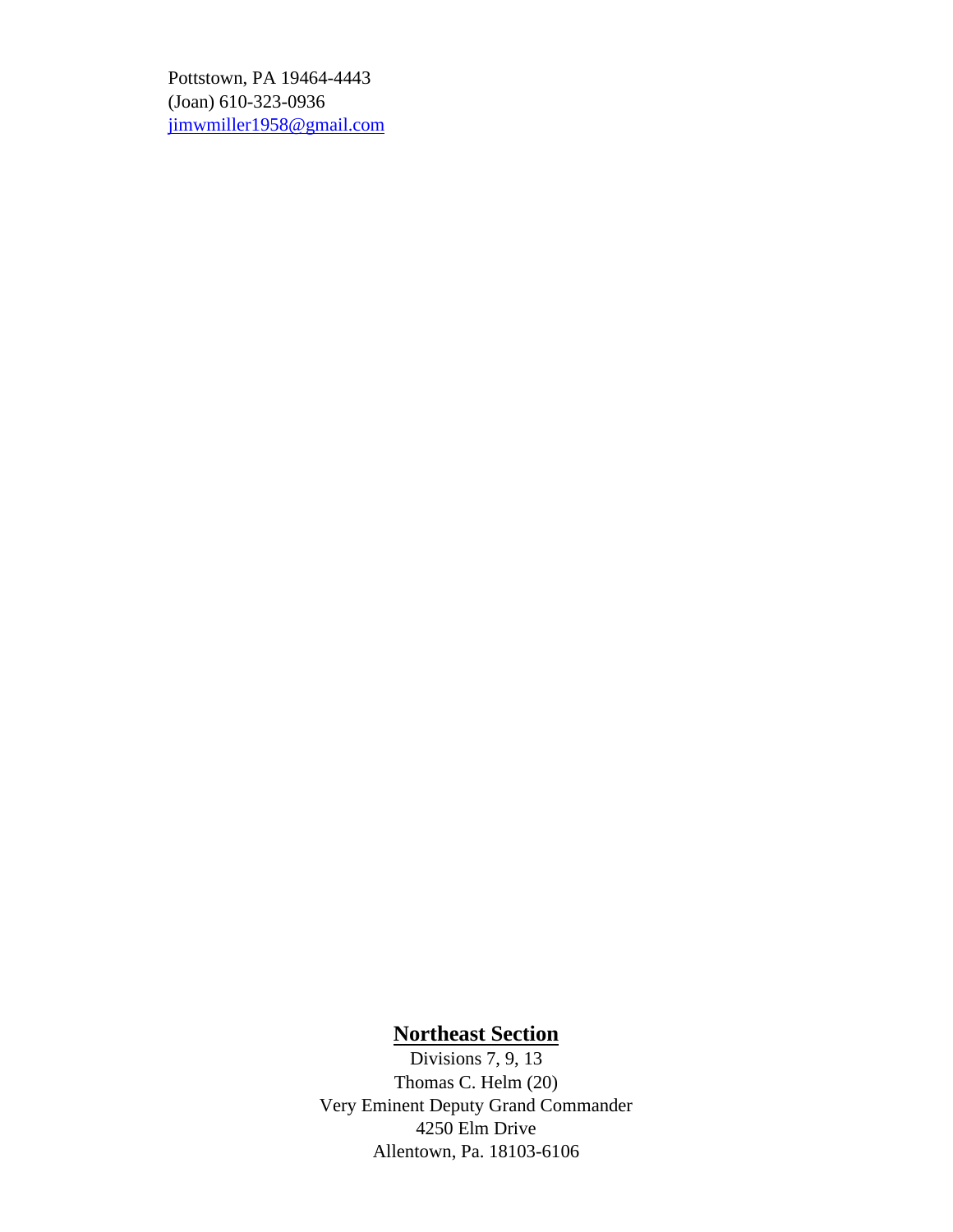### (Dorothy) (610) 737-2553 [drtom4250@gmail.com](mailto:drtom4250@gmail.com)

James P. Zerbe, DC (39) Division Commander No. 7 1433 W Main Street Commanderies 23, 39, 77 Valley View, PA 17983-9776 570-682-8130 [Jimz2020@outlook.com](mailto:Jimz2020@outlook.com)

Wind Gap, PA 18091-9769 (Terra) 610-390-5966 [d.e.barlieb@hotmail.com](mailto:d.e.barlieb@hotmail.com)

Lance J. Stange, Jr. DC (17) Division Commander No. 13 Madison Township, PA 17582 570-575-4604 [lance@lancestange.com](mailto:lance@lancestange.com)

John M. Ellermann, PDC (20) Joshua A. Yorks, PC (14) **Ouartermaster General Associate Grand Prelate** 323 Lone Lane 1204 Reddington Avenue Allentown, PA 18104-9585 Troy, PA 16947-1079 (Jackie) 610-398-3152 717-649-5898 [ellermannjohnm@yahoo.com](mailto:ellermannjohnm@yahoo.com) [jayorks@susumc.org](mailto:jayorks@susumc.org)

Randy R. Knauss, PC (81) Aide to the Grand Commander 646 Cherry Hill Road Nazareth, PA 18064-8856 484-239-2680 [combatcop106@hotmail.com](mailto:combatcop106@hotmail.com)

David E. Barlieb, DC (81) Division Commander No. 9 17 Belfast Road Commanderies 9, 19, 20, 81

2610 Motichka Road Commanderies 14, 16, 17, 45, 89

### **Central Section**

Divisions 6, 11, 14 Troy A. Mock (10) Eminent Grand Senior Warden 135 Mockingbird Hill Lane Imler, PA 16655-8375 (Sherri) 814-276-9752 (H) [ramrod.tam4@gmail.com](mailto:ramrod.tam4@gmail.com)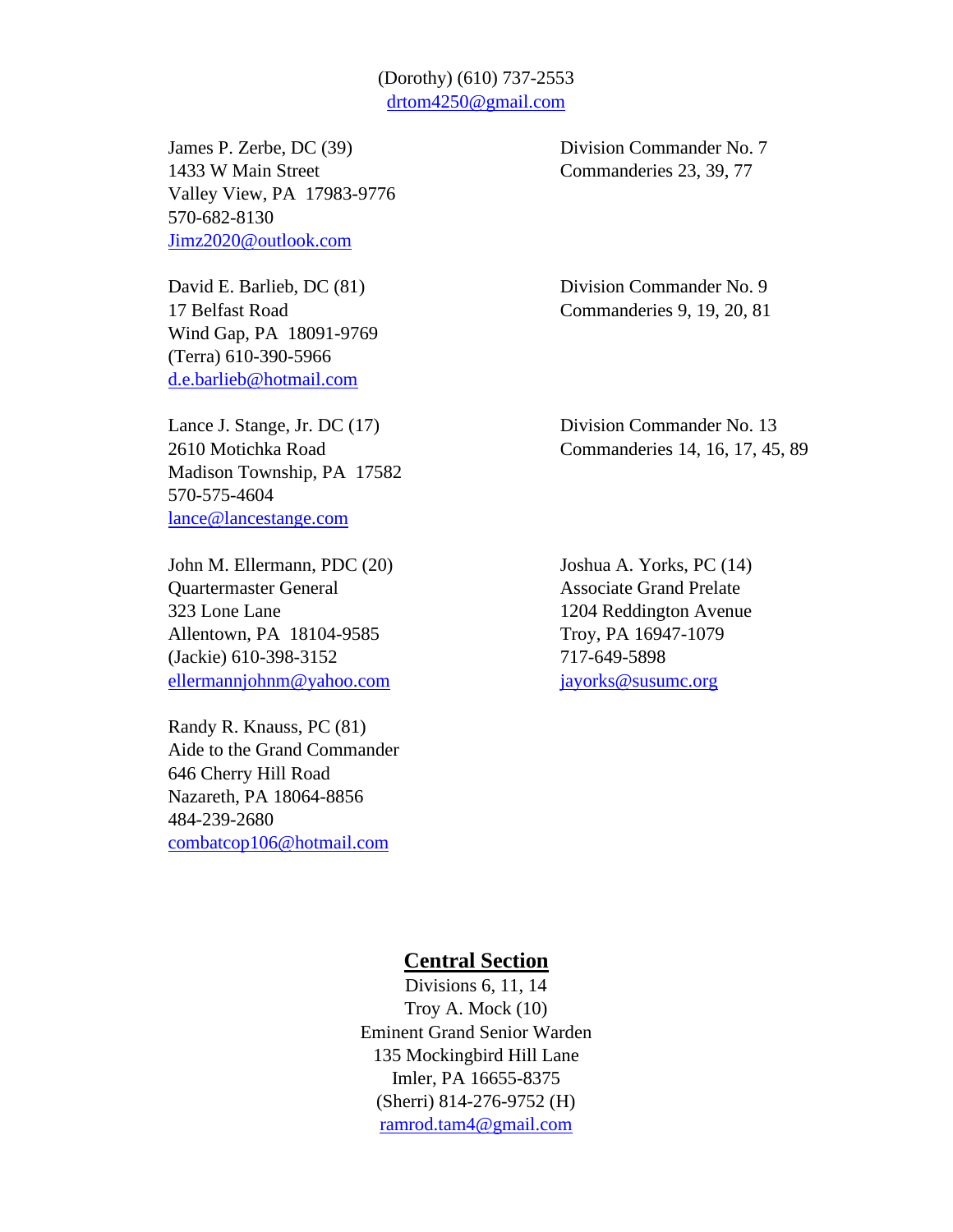Thomas L. McClain, DC (65) Division Commander No. 6 2205 Catharine Street Commanderies 10, 61, 65 Huntingdon, PA 16652-9728 [tiutmcclain@gmail.com](mailto:tiutmcclain@gmail.com)

Hanover, Pa. 17331-9065 (Dolores) 717-465-2125 [whittakrk@gmail.com](mailto:whittakrk@gmail.com)

James M. Gautsch, DC (85) Division Commander No. 14 Middleburg, Pa. 17842-9205 46, 85 (Linda) 570-539-8906 [jmsgautsch@gmail.com](mailto:jmsgautsch@gmail.com)

Associate Grand Prelate Grand Warder 31 Greenfield Dr 759 Cito Road [lbrb65@aol.com](mailto:lbrb65@aol.com)

Joseph C. Reuter, PC (21) Eminent Grand Sword Bearer 7 Cedar Lane Stewartstown, PA 17363 (Terrie) 717-577-0870 [legioncoach455@yahoo.com](mailto:legioncoach455@yahoo.com)

Keith E. Whittaker, DC (79) Division Commander No. 11 3644 Centennial Road Commanderies 8, 11, 21, 56, 79, 98

3092 Red Bank Road Commanderies 12, 22, 26, 33, 37,

Lewis E. Burgett, PC (8) Michael L. Glenn, PC (56) Carlisle, PA 17015 Big Cove Tannery, PA 17212-9569 (Rita) 717-243-1892 [mikeglenn56@gmail.com](mailto:mikeglenn56@gmail.com)

Christopher D. Reed, PC (21) John R. Segursky, PC (33) 12 E. Pennsylvania Avenue 507 East Hillside Avenue Stewartstown, PA 17363-4096 State College, PA 16803-1507 (Amy) 717-485-4801 814-883-2189 [wm\\_423\\_07@yahoo.com](mailto:wm_423_07@yahoo.com) [jsegursky@gmail.com](mailto:jsegursky@gmail.com)

Aide to the Grand Commander Aide to the Grand Commander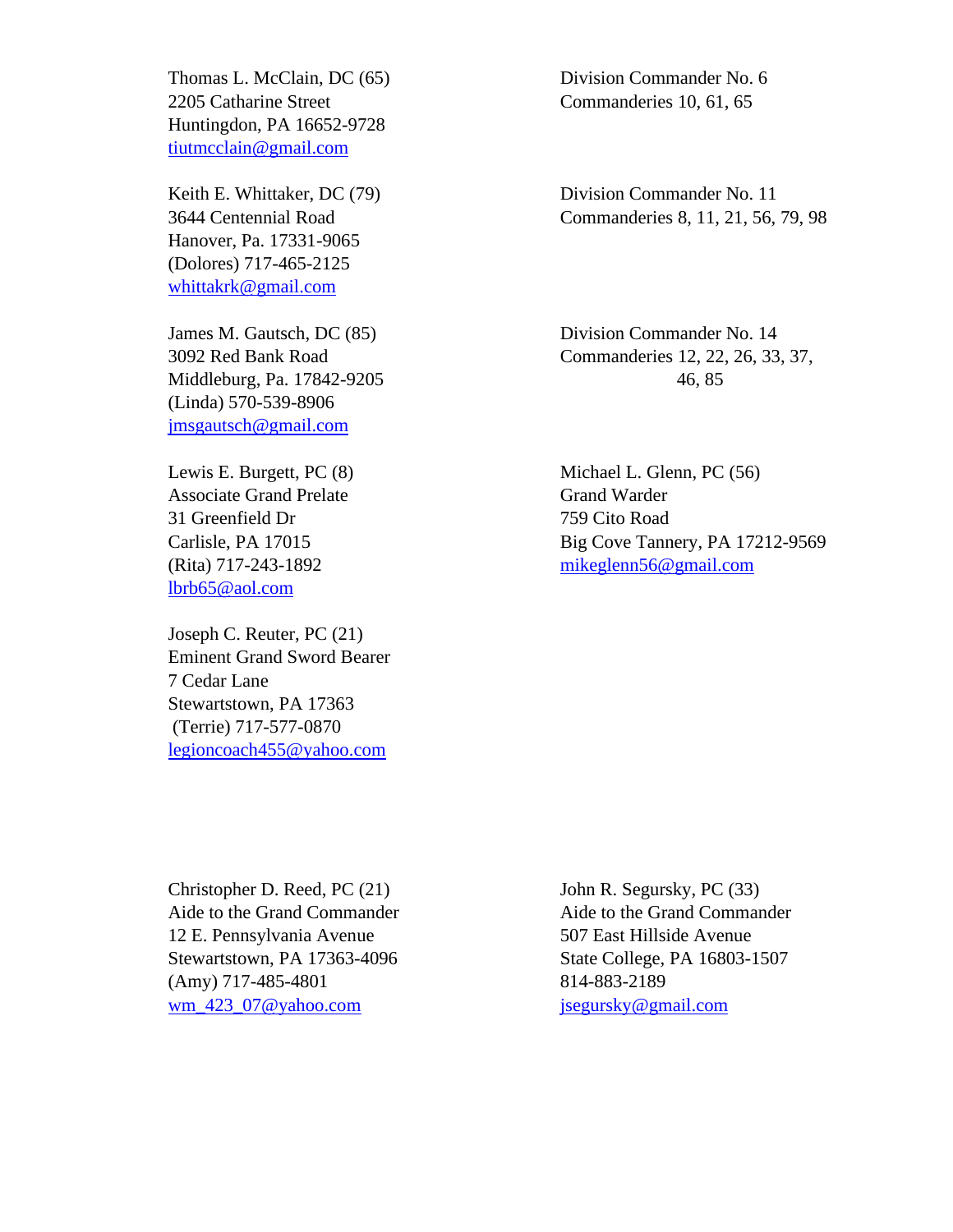### **Southwest Section**

Division 2, 4 Larry D. Horath (80) Eminent Grand Generalissimo 1131 McCrory Lane California, PA 15419-1218 (Rebecca) 724-938-0247 [larryhorath@gmail.com](mailto:larryhorath@gmail.com)

2613 West Hardies Road 1, 35, 72, 78 Pittsburgh, PA 15237 724-814-6596 [godfather110603@gmail.com](mailto:godfather110603@gmail.com)

Steven R. Seman, DC (1) Division Commander No. 2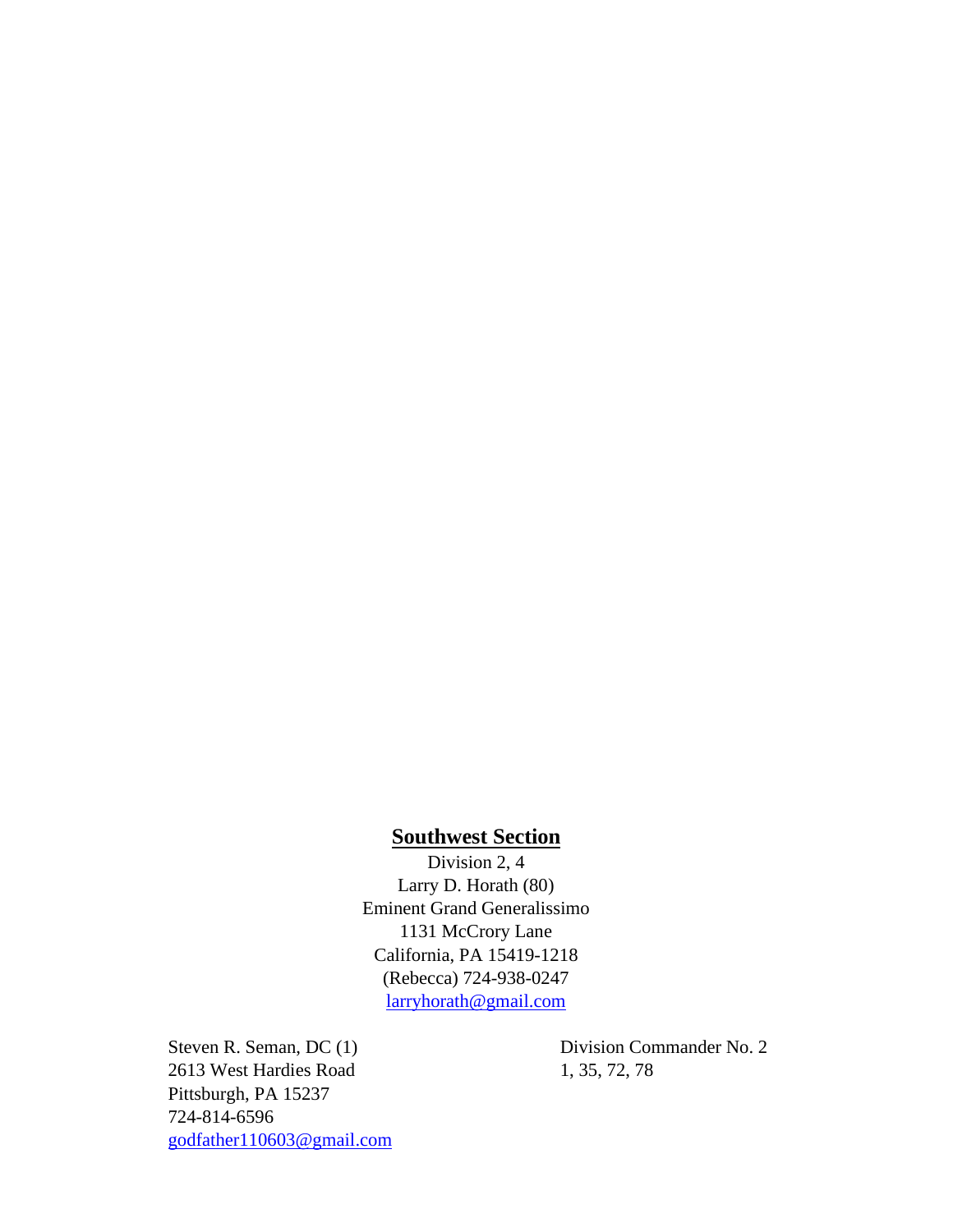Lawrence D. Fowler, DC (3) Division Commander No. 4 911 Thomas 84 Road Commanderies 3, 7, 18, 80 Eighty-Four, PA 15330-2823 724-986-3571 [lrryfw@yahoo.com](mailto:lrryfw@yahoo.com)

Rev David A. Eichelberger, PDC (72) Associate Grand Prelate 377 S. Winebiddle Street Pittsburgh, PA 15224-2226 630-661-3452 [davideosl@yahoo.com](mailto:davideosl@yahoo.com)

Ronald F. Rearick, PDC (72) Michael S. Kasyan, PC (1) 638 Sheasley Hill Road 5334 Keeport Drive #11 Shelocta, PA 15774-2326 Pittsburgh, PA 15236 (Lisa) 724-664-6985 412-496-6487 [duqc72@outlook.com](mailto:duqc72@outlook.com) [mskasyan@gmail.com](mailto:mskasyan@gmail.com)

Richard M. Dodds, PC (35) Aide to the Grand Commander 7420 Steubenville Pike, Apt. 130 Oakdale, PA 15071 412-419-8590 [shark152@hotmail.com](mailto:shark152@hotmail.com)

Inspector General Aide to the Grand Commander